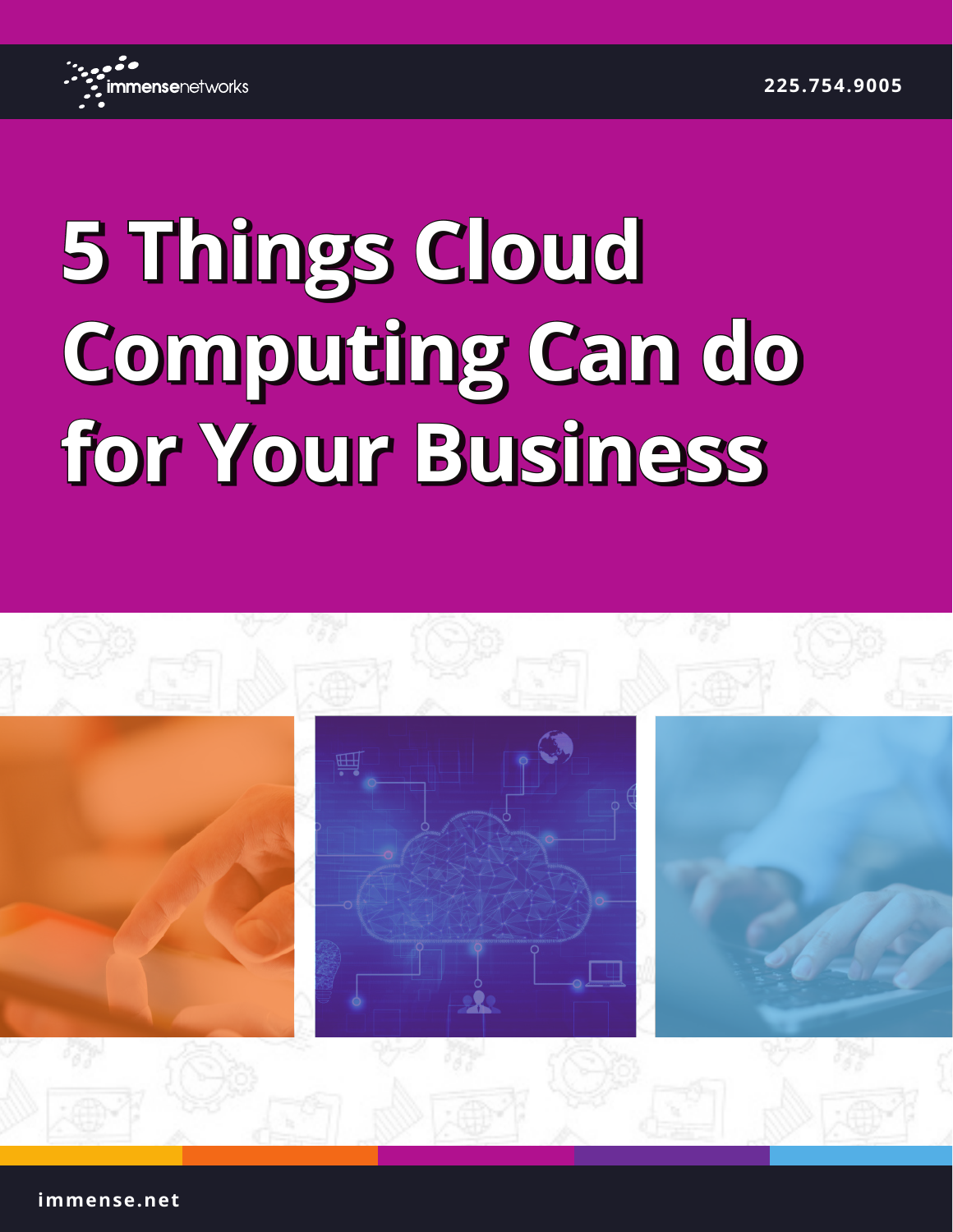# **5 Things Cloud Computing Can do for Your Business**

Companies of all shapes and sizes are rapidly searching for a new home in the cloud. But why are companies so eager to transition to cloud computing? Because. The benefits are simply too great to pass up.



**"85 percent of enterprises have a multi-cloud strategy."**

 **- RIGHTSCALE**



## Trim the fat.

When it comes to cloud computing, less really is more. Since all your data is stored and managed in the cloud, you can reduce (if not eliminate) your need for onsite hardware. And you know what this means... With less hardware, you'll experience fewer hassles, use less energy, and be responsible for less upkeep. All in all, that spells out a good time.



**"With cloud computing, companies can reduce the size of their own data centers — or eliminate their data center footprint altogether."**

**- SKYHIGH NETWORKS**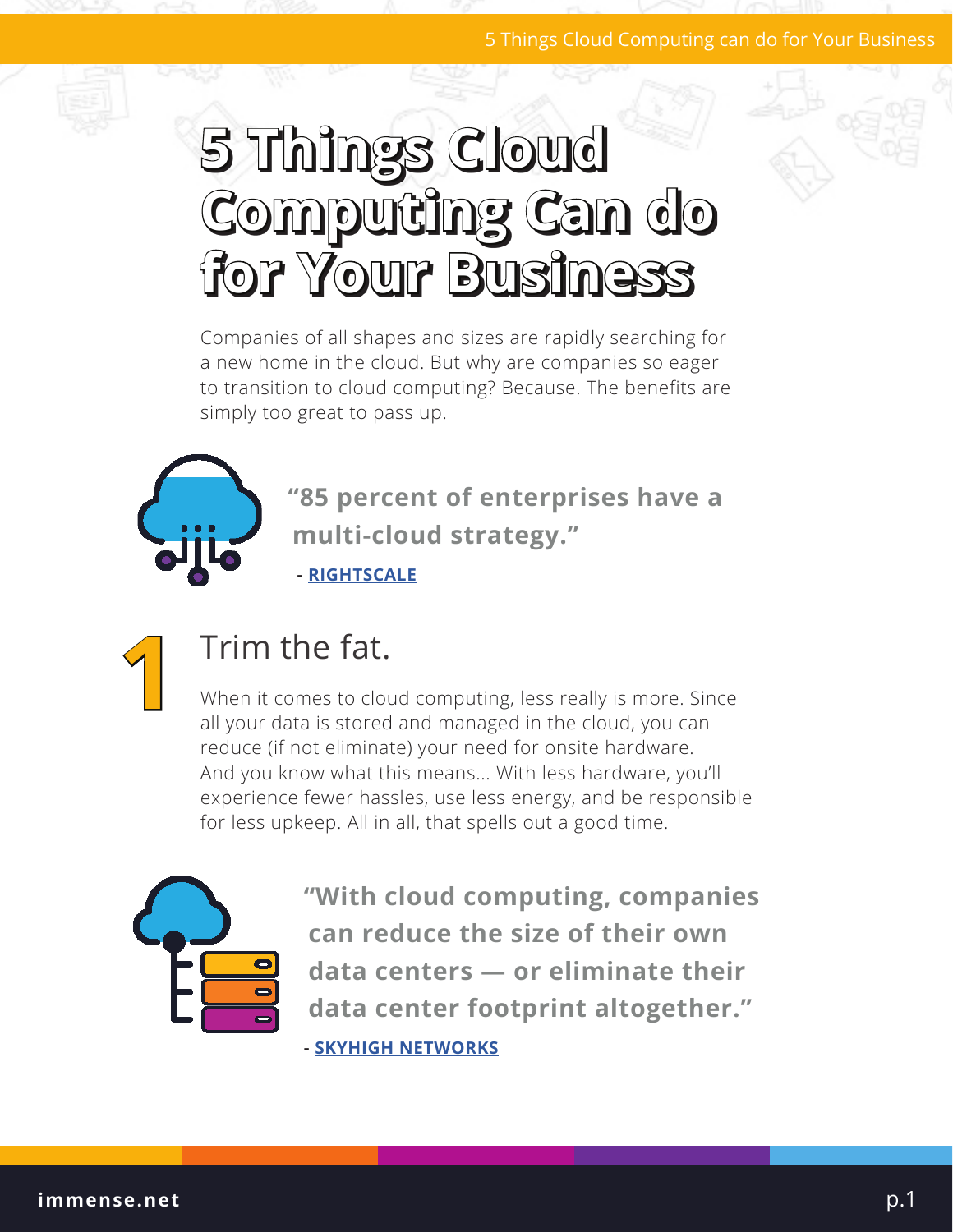

### Go wherever.

Life exists outside that weekday shelter you call an office, and the cloud gets this. With the cloud, you receive instant, geographically unrestricted access to your data and missioncritical business applications. Because of this, you can work outside the office as if you were inside the office - whether you're down the street, across the world, or laying in bed. This level of mobility allows you to maximize opportunities, improve productivity, and customize workflows.



**23% of SMBs using cloud services consider access to files as a top priority.** 



#### Back it up.

**- CLUTCH**

Whether a new string of ransomware snatches up your data or an unexpected power failure crashes your hard drive, it's always nice to have a backup of your data. And with the cloud, this backup is built in. At this point, your data is no longer tied to a physical server in your building. It's all stored up in the cloud, which makes recovery more affordable, easier to manage, and simpler to achieve.



**"64% of enterprises consider cloud infrastructure a more secure alternative to legacy systems."**

 **- CLUTCH**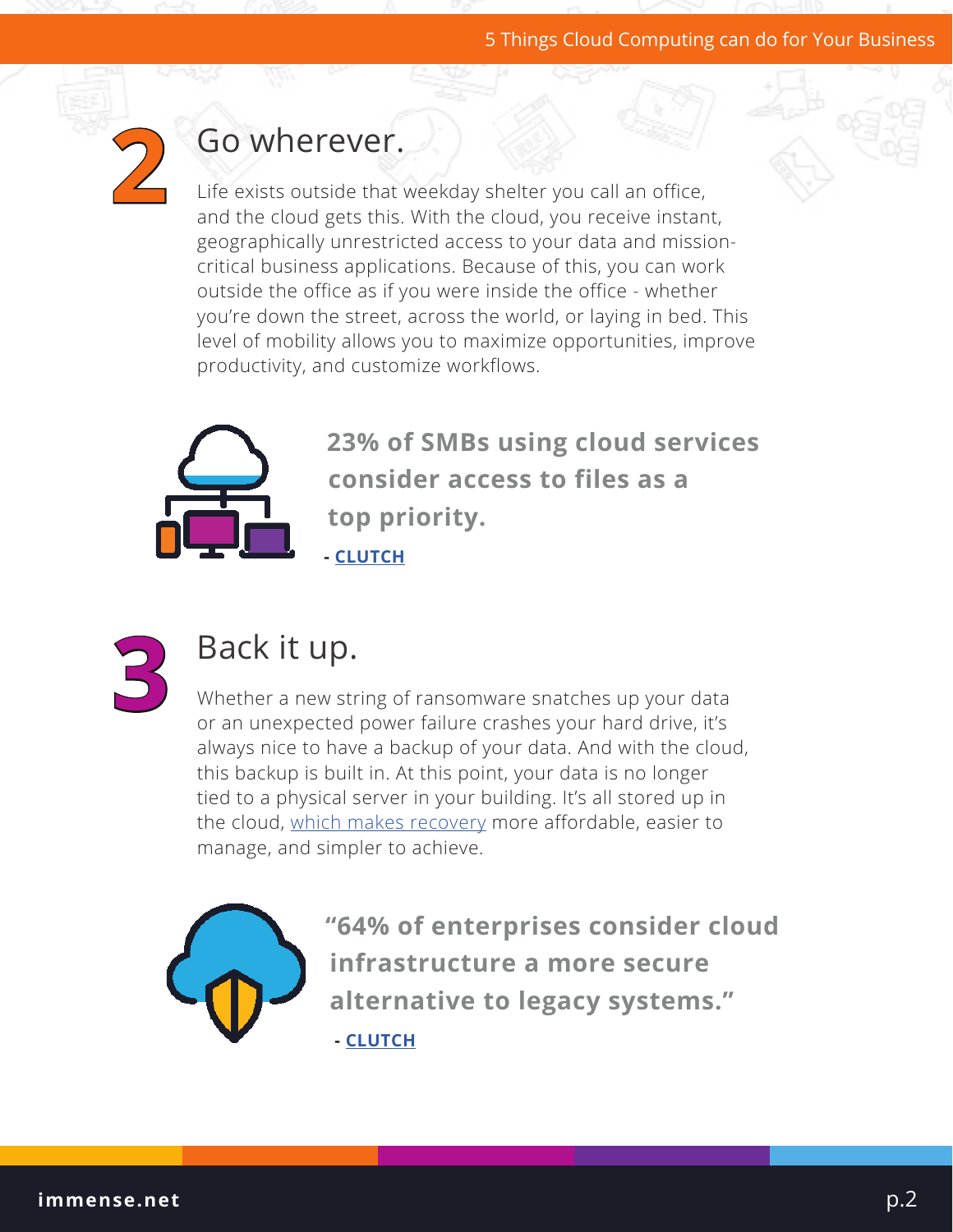

### Stay relevant.

Nothing tops that new software smell, and with the cloud, this smell is a frequent one. Software updates are automatic and simply part of the package. In other words, you'll always have the latest, greatest version of the software you use which means you'll benefit from improved capabilities, fewer vulnerabilities, and a larger competitive edge.



**"Cloud services give enterprises a competitive advantage by providing the most innovative technology available."**



**5**

#### Save that money.

 **- IBM**

If the cloud is good for anything, it'd have to be its overthe-top ability to save a company money, and this goes for any company - large, small, or in-between. With the cloud, you only pay for what you need; you require less physical hardware, and in most cases, you eliminate the expense of licensing and renewing software. At the end of the day, this all boils down to a huge chunk of change you can take and invest elsewhere in your business.



**44% of cloud users site overall cost reduction as a dominating factor. - GARTNER**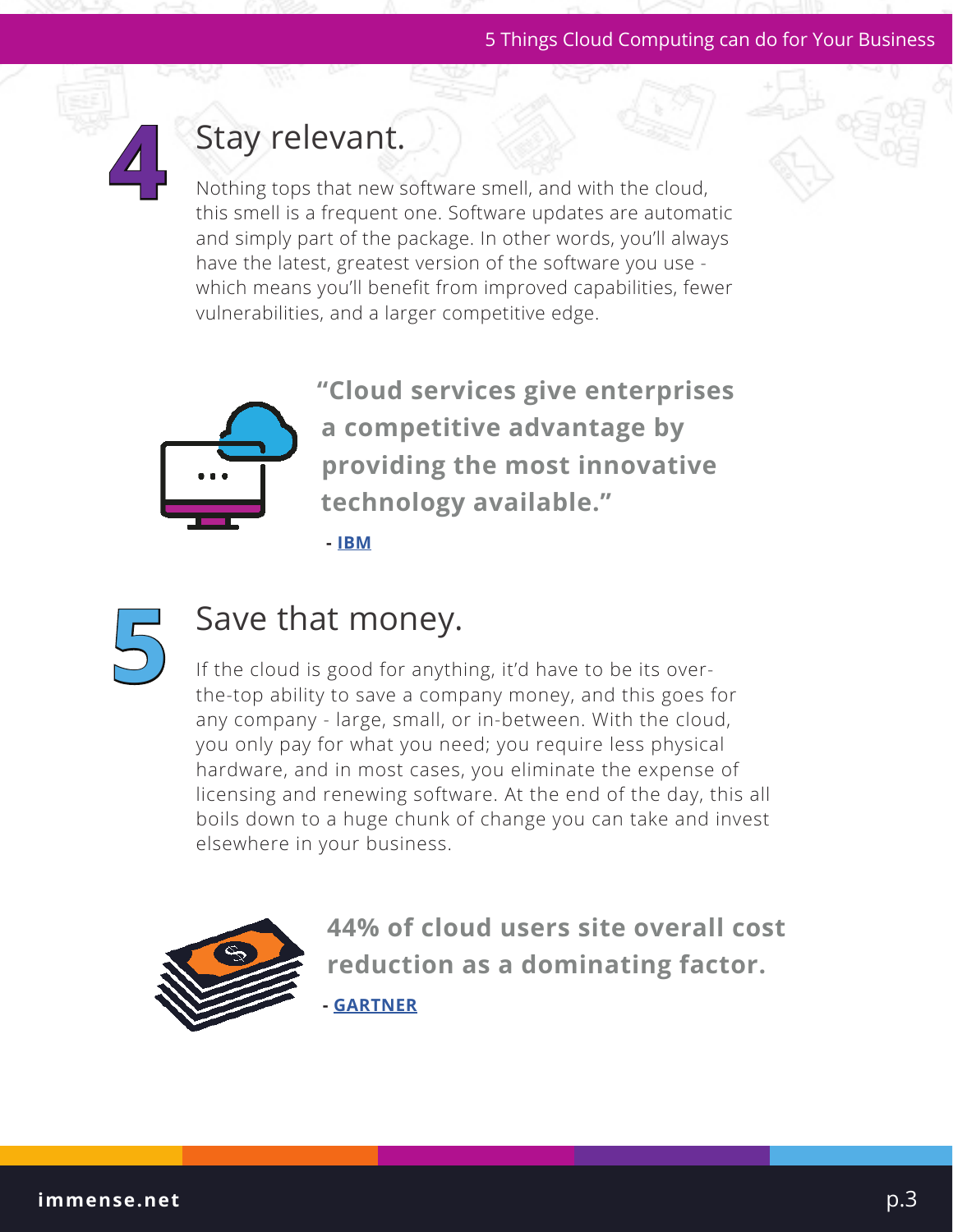# **How can we help you?**

At Immense Networks, we have decades of combined experience providing IT services and support to local companies. We've helped a variety of businesses transition to a custom-built cloud platform, and we'd love to help you, too. If you want to know more about our cloud solution or if you simply want to learn more about the benefits of cloud computing, then give us a call today. We'd love to talk.



**"41% of businesses are planning to increase their investment in Cloud technologies."** 

**- TECHTARGET**